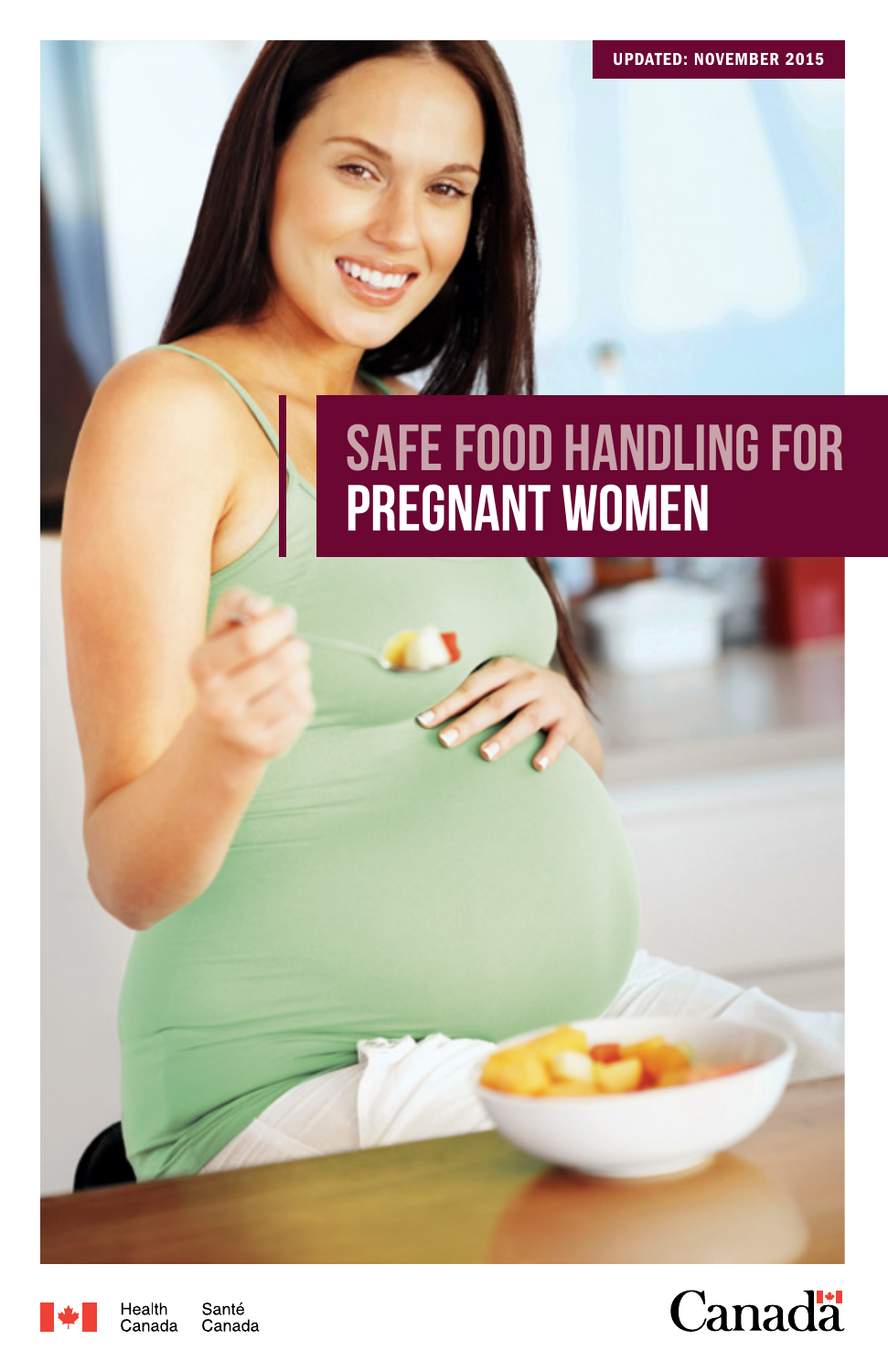Health Canada is the federal department responsible for helping the people of Canada maintain and improve their health. We assess the safety of drugs and many consumer products, help improve the safety of food, and provide information to Canadians to help them make healthy decisions. We provide health services to First Nations people and to Inuit communities. We work with the provinces to ensure our health care system serves the needs of Canadians.

Également disponible en français sous le titre : La salubrité des aliments pour les femmes enceintes

To obtain additional information, please contact:

Health Canada Address Locator 0900C2 Ottawa, ON K1A 0K9

Tel.: 613-957-2991 Toll free: 1-866-225-0709 Fax: 613-941-5366 TTY: 1-800-465-7735

E-mail: publications@hc-sc.gc.ca

This publication can be made available in alternative formats upon request.

© Her Majesty the Queen in Right of Canada, as represented by the Minister of Health, 2015

Publication date: November 2015

This publication may be reproduced for personal or internal use only without permission provided the source is fully acknowledged.

PRINT Cat.: H14-55/2-1-2015E PDF Cat.: H14-55/2-1-2015E-PDF Pub.: 140453 ISBN: 978-0-660-03287-0 ISBN: 978-0-660-03288-7

## WHAT IS FOOD POISONING?

Food poisoning (also known as foodborne illness or food-related illness) is caused by eating food that has been contaminated by bacteria, viruses or parasites. Food can become contaminated by these microorganisms at any time before you eat it, including at home during:

- » handling
- » storing
- » cooking

There are many signs of food poisoning, but most types cause one or more of the following:

- » nausea
- » vomiting
- » diarrhea
- » stomach pain and cramps
- » fever and chills

Symptoms can start within hours after eating the contaminated food, or sometimes not until days or even weeks later. Usually, people recover quickly and completely.

However, food poisoning sometimes causes serious complications, including death. This may be the case for people who are more at risk for both food poisoning and related health complications, like pregnant women.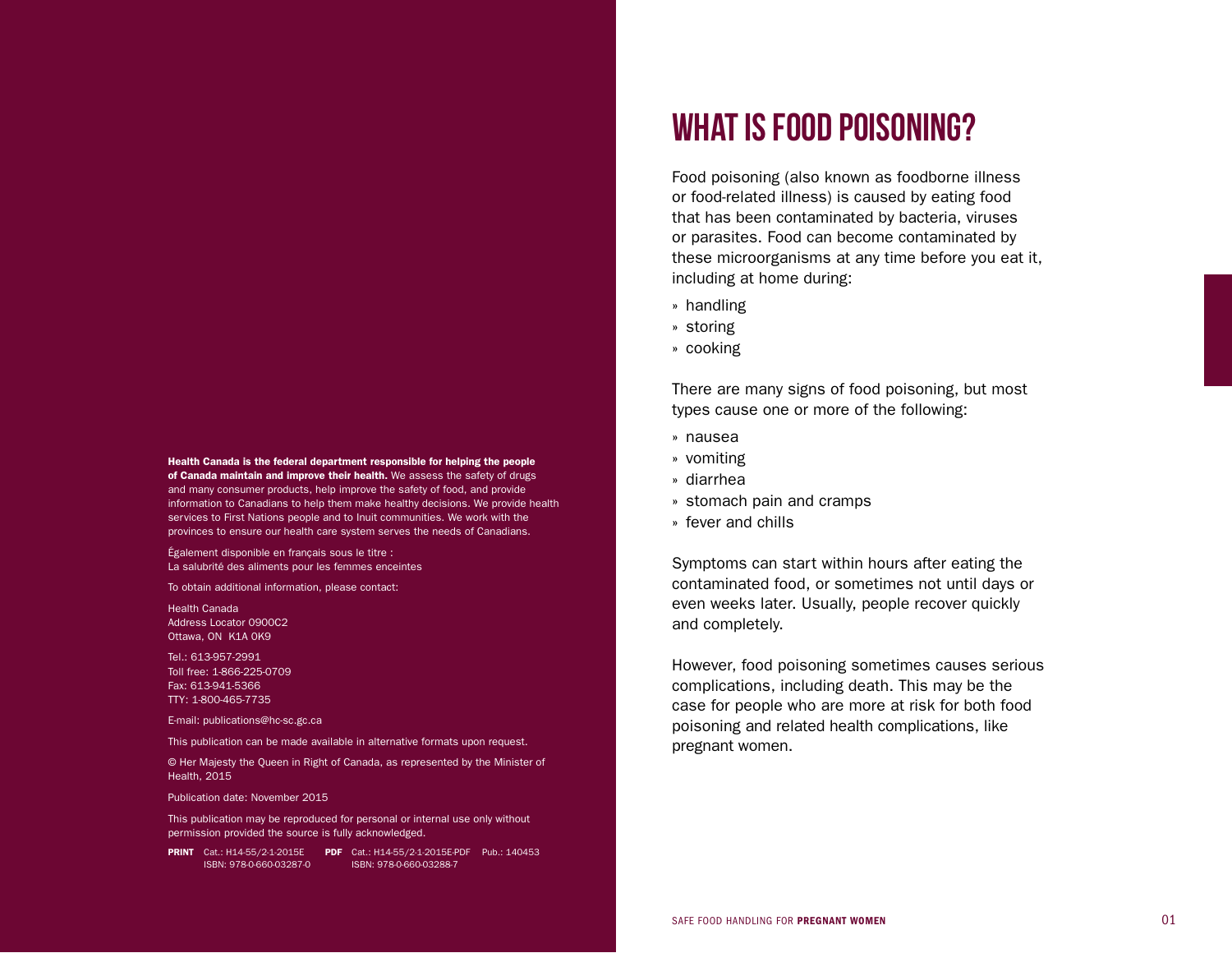

## FOOD POISONING AND PREGNANT WOMEN

Because of all the changes happening in your body, you and your unborn baby are at an increased risk of food poisoning. Your immune system is weakened, so it could be harder for you to fight off infections.

Some bacteria, such as Listeria can go through the placenta. So if you become sick, there is an increased risk that your baby could get infected. Your unborn baby's immune system is not developed enough to fight off harmful bacteria.

Food poisoning can be even more dangerous to your baby's health than to yours. If you develop food poisoning during the first 3 months of pregnancy, it can cause a miscarriage. If it happens later in the pregnancy, it can cause your baby to be born prematurely. Food poisoning can also cause a stillbirth or a baby who is born very ill. Because your baby depends on you for everything it needs, it is very important that you be careful about what you eat and how you store, prepare and cook your food.

This guide offers helpful advice on how to reduce your risk of food poisoning.

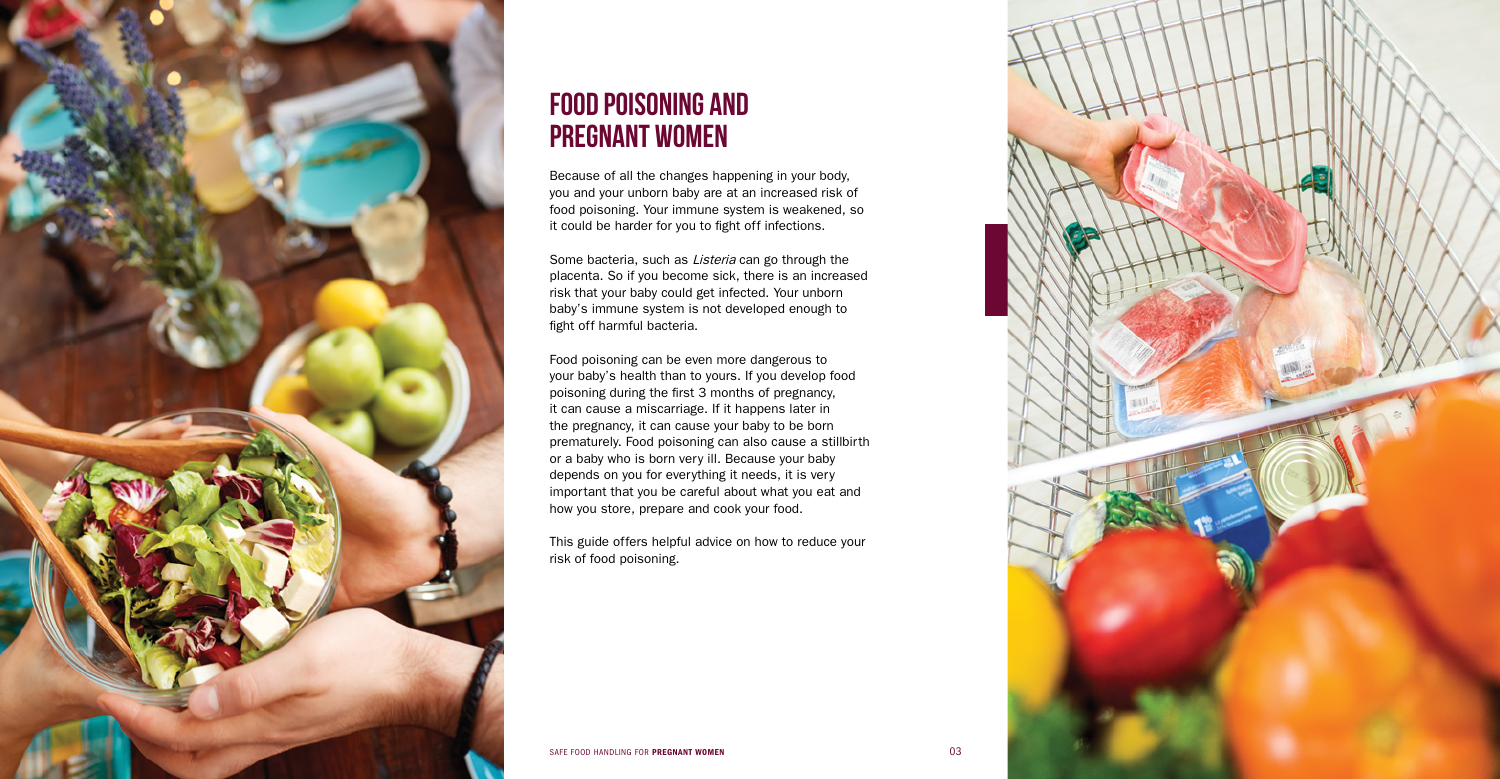# WHAT DO I NEED TO KNOW WHEN

# SHOPPING FOR FOOD?

You should:

- » check the "best before" date on your food
- » check fruits and vegetables to avoid buying items
- » avoid spreading bacteria from raw food to ready-to-
- putting raw food in individual plastic bags (which can be found in the produce section and at some
- keeping your raw meat, poultry, fish and seafood away from other food in your grocery cart
- labelling and using the same bag or bin for raw meat, poultry, fish and seafood
- » refrigerate or freeze raw meat, poultry, fish and seafood as soon as you get home from the grocery store; perishable food should not be left out for
- 1 hour during summer outdoor activities
- » buy cold or frozen food at the end of your shopping trip
- 
- that are bruised or damaged
- eat food by:
- meat counters)
- 
- 
- more than:
- 
- 2 hours at room temperature
- » wash your reusable grocery bags often, especially if you are carrying raw meat, poultry, fish and seafood

It is important to keep cold food cold and hot food hot. Perishable food should never reach temperatures between 4 °C to 60 °C (40 °F to 140 °F). This is because this temperature range is where bacteria can grow quickly and cause food poisoning.

## WHAT DO I NEED TO KNOW WHEN STORING FOOD?

You can reduce your chances of getting food poisoning if you:

- » set your fridge at 4 °C (40 °F) or lower
- » set your freezer at -18 °C (0 °F) or lower
- » put raw meat, poultry, fish and seafood in sealed containers or plastic bags on the bottom shelf of your fridge—this prevents raw juices from dripping onto other food
- » store cut fruits and vegetables in the fridge
- » refrigerate or freeze raw meat, poultry, fish, seafood and leftovers immediately; dangerous bacteria can grow if left out for more than:
- 1 hour during summer outdoor activities
- 2 hours at room temperature
- » cook raw meat, poultry, fish and seafood by the "best before" date, or no more than 2 to 4 days after buying it
- » freeze raw meat, poultry, fish and seafood if you do not plan on cooking by the "best before" date

### SAFE FOOD ALTERNATIVES FOR PREGNANT WOMEN

Some types of food can be a higher risk for pregnant women because of how they are produced and stored. To lower your chances of getting food poisoning, you should avoid those foods. The following chart can help you make safer food choices.

| <b>TYPE OF FOOD</b>    |                                                                                                                                                                  | <b>FOOD TO AVOID</b>                                                                                                                                                           | <b>SAFER ALTERNATIVES</b>                                                                                                                                                            |  |  |  |
|------------------------|------------------------------------------------------------------------------------------------------------------------------------------------------------------|--------------------------------------------------------------------------------------------------------------------------------------------------------------------------------|--------------------------------------------------------------------------------------------------------------------------------------------------------------------------------------|--|--|--|
|                        | Hot dogs                                                                                                                                                         | Hot dogs straight from the package, without further heating.                                                                                                                   | Hot dogs that are well cooked to a safe internal temperature. The middle of the<br>hot dog should be steaming hot or 74 °C (165 °F).                                                 |  |  |  |
|                        | TIP > Avoid spreading juice from hot dog packages onto other food, or to cutting boards, utensils, dishes and counters. Wash your hands after touching hot dogs. |                                                                                                                                                                                |                                                                                                                                                                                      |  |  |  |
| $\odot$                | Deli meats                                                                                                                                                       | Non-dried deli meats, such as bologna, roast beef and turkey breast.                                                                                                           | Dried and salted deli meats, such as salami and pepperoni. Non-dried deli meats<br>that are heated until steaming hot.                                                               |  |  |  |
|                        | Eggs and<br>egg products                                                                                                                                         | Raw or lightly cooked eggs, or egg products that contain raw eggs, including<br>some salad dressings, cookie dough, cake batter, sauces, and drinks<br>(like homemade eggnog). | Egg dishes that are well cooked to a safe internal temperature of 74 $^{\circ}$ C (165 $^{\circ}$ F).<br>Cook eggs until the yolk is firm. Homemade eggnog heated to 71 °C (160 °F). |  |  |  |
|                        | TIP > Use pasteurized egg products when making uncooked food that calls for raw eggs.                                                                            |                                                                                                                                                                                |                                                                                                                                                                                      |  |  |  |
| $\approx$              | Meat and<br>poultry                                                                                                                                              | Raw or undercooked meat or poultry, such as steak tartar.                                                                                                                      | Meat and poultry that are cooked to their safe internal temperature<br>(Refer to the Internal Cooking Temperatures Chart on page 12).                                                |  |  |  |
|                        | Seafood                                                                                                                                                          | Raw seafood, such as sushi.                                                                                                                                                    | Seafood cooked to a safe internal temperature of 74 °C (165 °F).                                                                                                                     |  |  |  |
|                        |                                                                                                                                                                  | Raw oysters, clams and mussels.                                                                                                                                                | Oysters, clams and mussels that are cooked until the shell has opened.                                                                                                               |  |  |  |
|                        |                                                                                                                                                                  | Refrigerated smoked seafood.                                                                                                                                                   | Smoked seafood in cans, or seafood that does not need to be refrigerated<br>until it is opened.                                                                                      |  |  |  |
| $\left  \cdot \right $ | Dairy<br>products                                                                                                                                                | Raw or unpasteurized dairy products.                                                                                                                                           | Pasteurized dairy products and any dairy products that are cooked,<br>in a casserole or au gratin.                                                                                   |  |  |  |
|                        |                                                                                                                                                                  | Unpasteurized and pasteurized soft cheeses, such as Brie and Camembert.                                                                                                        | Pasteurized cheeses such as cheese curds, cheddar and cottage cheese.                                                                                                                |  |  |  |
|                        |                                                                                                                                                                  | Unpasteurized and pasteurized semi-soft cheeses, such as Havarti.                                                                                                              | Pasteurized processed/spreadable cheeses, such as cream cheese.                                                                                                                      |  |  |  |
|                        |                                                                                                                                                                  | All unpasteurized and pasteurized blue-veined cheeses.                                                                                                                         | Pasteurized and unpasteurized hard cheeses, such as Romano and Parmesan.                                                                                                             |  |  |  |
|                        | Sprouts                                                                                                                                                          | Raw sprouts, such as alfalfa, clover, radish, and mung beans.                                                                                                                  | Thoroughly cooked sprouts.                                                                                                                                                           |  |  |  |
|                        | Pâtés and<br>meat spreads                                                                                                                                        | Refrigerated pâtés and meat spreads.                                                                                                                                           | Pâtés and meat spreads sold in cans, or that do not have to be refrigerated<br>until they are opened.                                                                                |  |  |  |
|                        | Fruit juice<br>and cider                                                                                                                                         | Unpasteurized fruit juice and cider.                                                                                                                                           | Unpasteurized fruit juice and cider that are brought to a rolling boil and cooled.<br>Pasteurized fruit juice and cider.                                                             |  |  |  |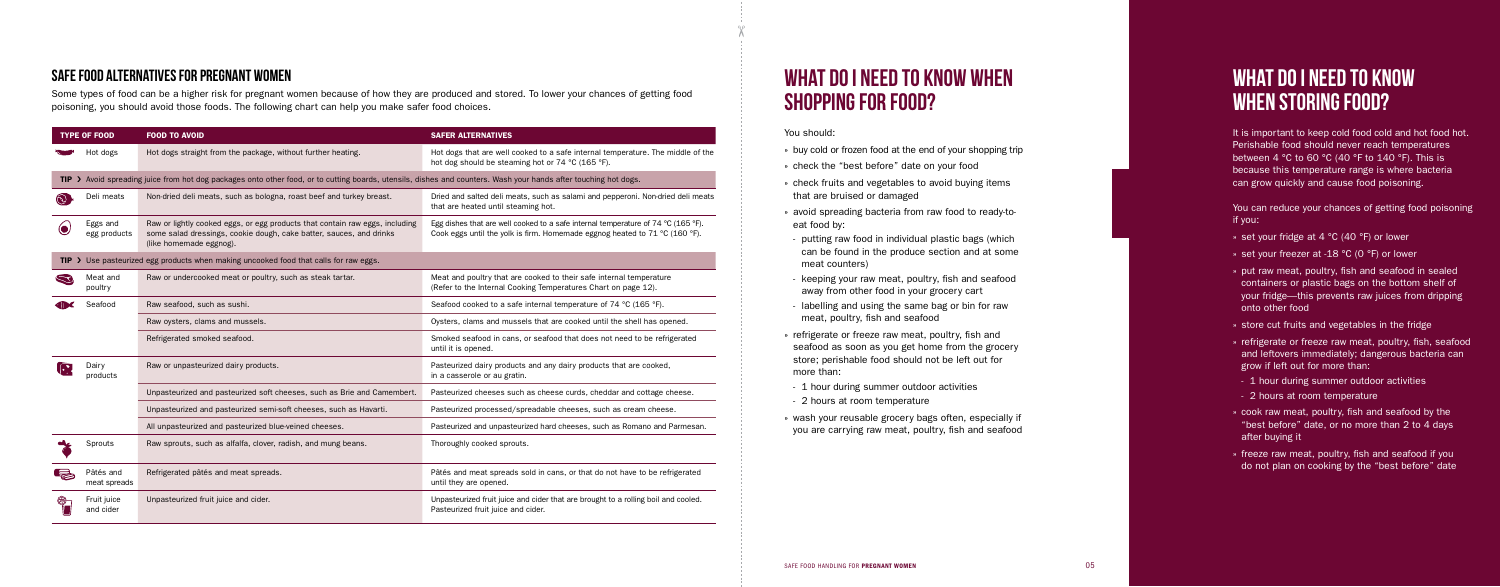### FRIDGE AND FREEZER STORAGE

If you freeze food that is well-wrapped, it can last longer. Here are the recommended refrigeration and freezing times for different foods.

| <b>FOOD</b> |                             |                                                                                | FRIDGE AT 4 °C (40 °F) OR LOWER    | FREEZER AT -18 °C (0 °F) OR LOWER |
|-------------|-----------------------------|--------------------------------------------------------------------------------|------------------------------------|-----------------------------------|
| S           | Fresh meat<br>and poultry   | Beef, pork, lamb and veal                                                      | $2-4$ days                         | 8-12 months                       |
|             |                             | Chicken and turkey (whole and pieces)                                          | $2-3$ days                         | 6-12 months                       |
|             |                             | Ground meat and raw sausages                                                   | $1-2$ days                         | 2-3 months                        |
|             | <b>IC</b> Fresh fish        | Lean fish (e.g., cod and sole)                                                 | $3-4$ days                         | 6 months                          |
|             |                             | Fatty fish (e.g., salmon, tuna and trout)                                      | $3-4$ days                         | 2 months                          |
|             |                             | Shellfish, cooked or uncooked (e.g. clams, crab, lobster, scallops and shrimp) | $1-2$ days                         | 2-4 months                        |
|             | Ham, bacon<br>and wieners   | Cooked ham                                                                     | $3-4$ days                         | 2-3 months                        |
|             |                             | Bacon                                                                          | By "best before" date or 1 week    | 1 month                           |
|             |                             | Opened hot dogs                                                                | 1 week                             | $1-2$ months                      |
| $\odot$     | Lunch meat<br>and deli food | Opened and deli-packaged lunch meat                                            | $3-5$ days                         | $1-3$ months                      |
|             |                             | Deli or homemade salads                                                        | $3-5$ days                         | Do not freeze                     |
|             | Leftovers                   | Cooked meat, stews, and egg or vegetable dishes                                | $3-4$ days                         | 2-3 months                        |
|             |                             | Cooked poultry, fish, meat broth, gravy and soups                              | $3-4$ days                         | 4-6 months                        |
|             | Eggs                        | Fresh in shell                                                                 | By "best before" date or 3-4 weeks | Do not freeze                     |
|             |                             | Fresh out-of-shell                                                             | $2-4$ days                         | 4 months                          |
|             |                             | Hard-boiled                                                                    | 1 week                             | Do not freeze                     |
|             |                             | Opened egg substitutes                                                         | 3 days                             | Do not freeze                     |
| $\bigodot$  | Dairy<br>products           | Opened milk, yogurt and cottage cheese                                         | 4 days                             | Do not freeze                     |
|             |                             | Cheeses                                                                        | By "best before" date              | Up to 1 year                      |
|             |                             | Opened butter                                                                  | 3 weeks                            | Do not freeze                     |
|             | Vegetables                  | Tomatoes                                                                       | Do not refrigerate                 | 2 months                          |
|             |                             | Lettuce                                                                        | 3-7 days                           | Do not freeze                     |
|             |                             | Beans (green or waxed), spinach and summer squash                              | $5-7$ days                         | 8-12 months                       |
|             |                             | Carrots, celery and winter squash                                              | 2 weeks                            | 10-12 months                      |

YOU CANNOT ALWAYS TELL IF FOOD IS SAFE BY ITS LOOK, SMELL OR TASTE. WHEN IN DOUBT, THROW IT OUT!

# WHAT DO I NEED TO KNOW WHEN

# DEFROSTING FOOD?

You should:

» defrost your raw meat, poultry, fish and seafood in:

microwave, cook it immediately after thawing it

- 
- the fridge
- the microwave
- a sealed bag
- or container submerged in cold water
- » if you use the
- cold water
- 
- » do not refreeze thawed food

» defrost larger pieces of meat (such as a whole turkey) in its original wrapping and submerge it in

- change the water often to make sure that it stays cold (approximately every 30 minutes)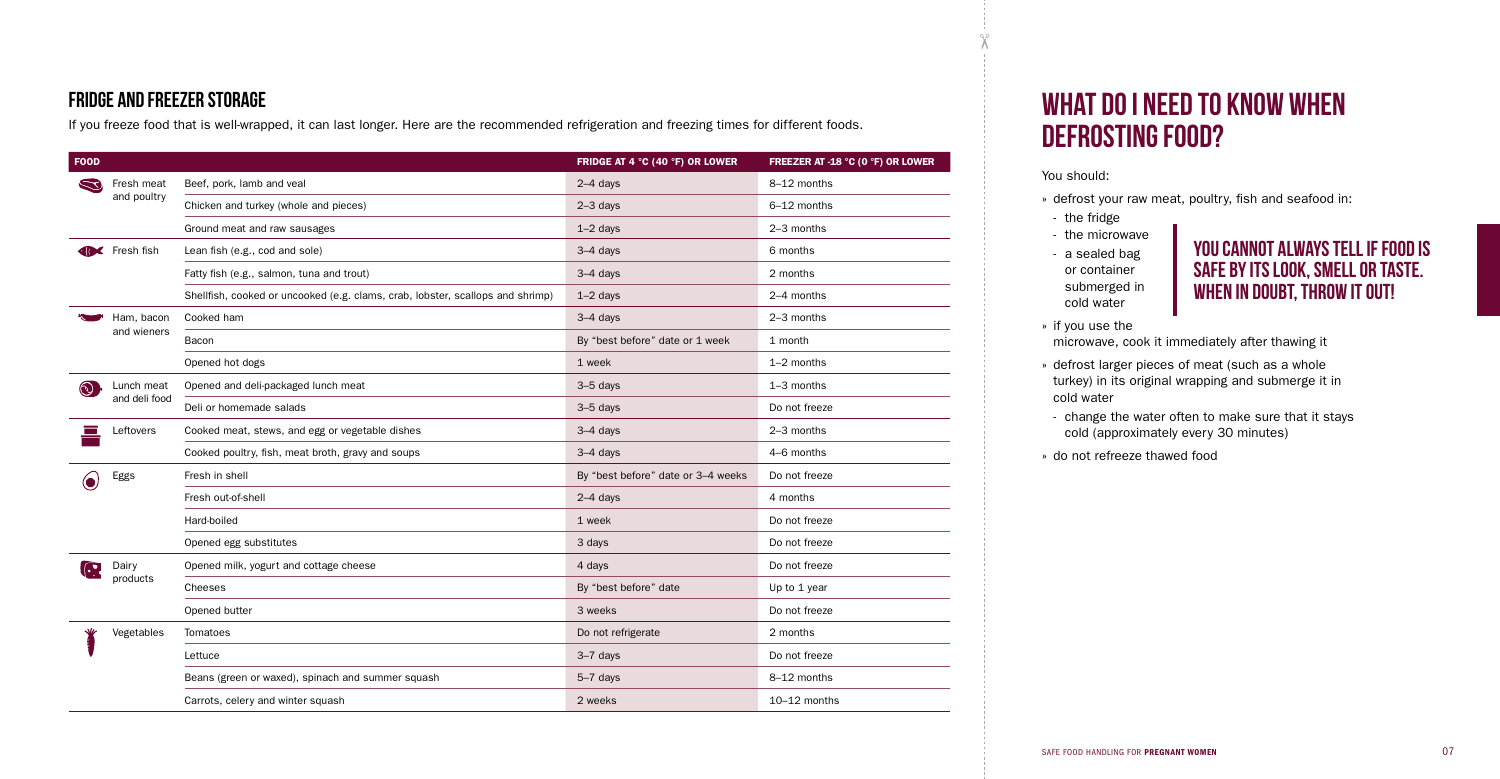## WHAT DO I NEED TO KNOW ABOUT FOOD AND CLEANLINESS?

Reduce the risk of bacteria growth and food poisoning by properly cleaning your:<br>» hands<br>» kitchen surfaces

- 
- 
- » utensils
- 
- » fruits and vegetables » reusable grocery bags and bins

### HANDS

You should always wash your hands:

- » before and after touching raw meat, poultry, fish and seafood
- » after using the washroom
- 
- » after touching pets » after changing diapers

Wash your hands with warm, soapy water for at least 20 seconds. A hand-rub sanitizer can be used if soap and water are not available.

### FRESH FRUITS AND VEGETABLES

Before you eat or cook fresh fruits and vegetables:

- » gently wash them under cool, running, drinkable water
- you do not need to use anything other than water to wash fruits and vegetables
- » use a scrub brush on fruits and vegetables that have a firm skin, such as:<br>- carrots
	-
	- potatoes
	- melons
- squash
- » avoid soaking fresh fruits and vegetables in a sink full of water. Sinks can contain bacteria that can be transferred to your food.

### KITCHEN SURFACES AND UTENSILS

You can prevent the spread of bacteria in the kitchen if you:

- » clean sinks, kitchen surfaces or containers immediately after they have been in contact with raw meat, poultry, fish and seafood
- » do not reuse plates or utensils that have touched raw food
- wash them in the dishwasher or in warm, soapy water
- use only clean plates and utensils for your ready-to-eat foods
- » use one cutting board for ready-to-eat foods, and a different one for raw meat, poultry, fish and seafood
- » use paper towels to wipe kitchen surfaces, and change dishcloths daily
- » avoid using sponges because they are hard to keep bacteria-free
- » clean your countertops, cutting boards and utensils before and after preparing food using a kitchen sanitizer (follow the directions on the container) or prepare a bleach solution in a labelled spray bottle (you can use a ratio of 5 ml of household bleach to 750 ml of water) and rinse with water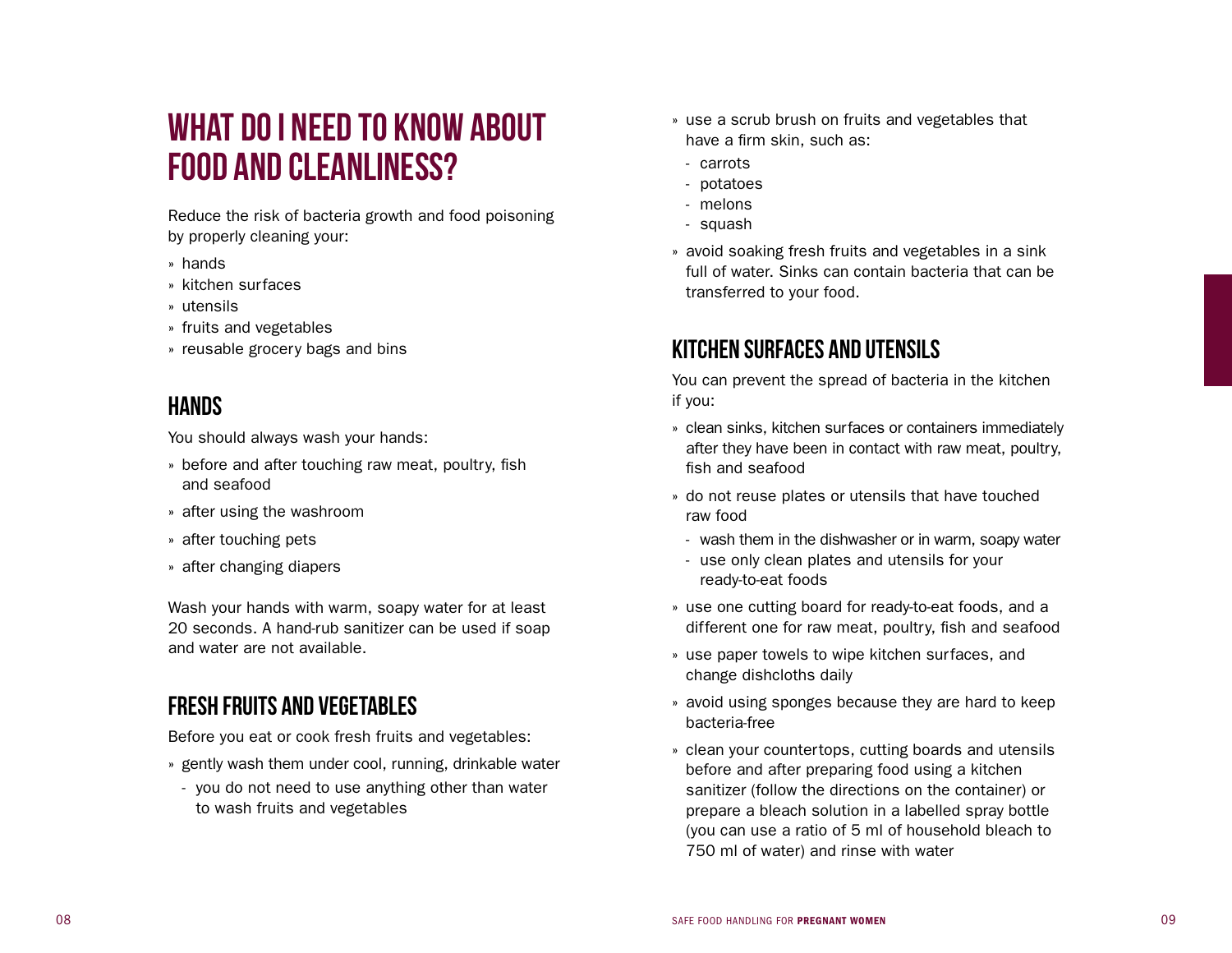

## WHAT DO I NEED TO KNOW WHEN COOKING FOOD?

It is not always possible to tell if food is safe by its colour or how long it has been cooked. Cooking food according to the proper internal cooking temperature can help you make sure your food is safe to eat. Always cook raw meat, poultry, fish and seafood to a safe internal temperature. Follow these tips to avoid eating undercooked meat:

- » Use an instant read digital food thermometer for a more accurate reading. Meat can turn brown before all the bacteria in your food are killed.
- » Remove your food from the heat and insert the digital food thermometer into the thickest part of the meat. Make sure it is inserted all the way to the middle and does not touch any bones.<br>- For hamburgers, insert the digital food thermometer
- into the side of the patty, all the way to the middle.
- » When cooking several pieces of meat, make sure to check the internal temperature of the thickest pieces. Food can cook unevenly.
- » Keep hot foods at or above 60 °C (140 °F). Bacteria can grow quickly in the temperatures between 4 °C to 60 °C (40 °F to 140 °F).
- » Clean your digital food thermometer in warm, soapy water between each temperature reading.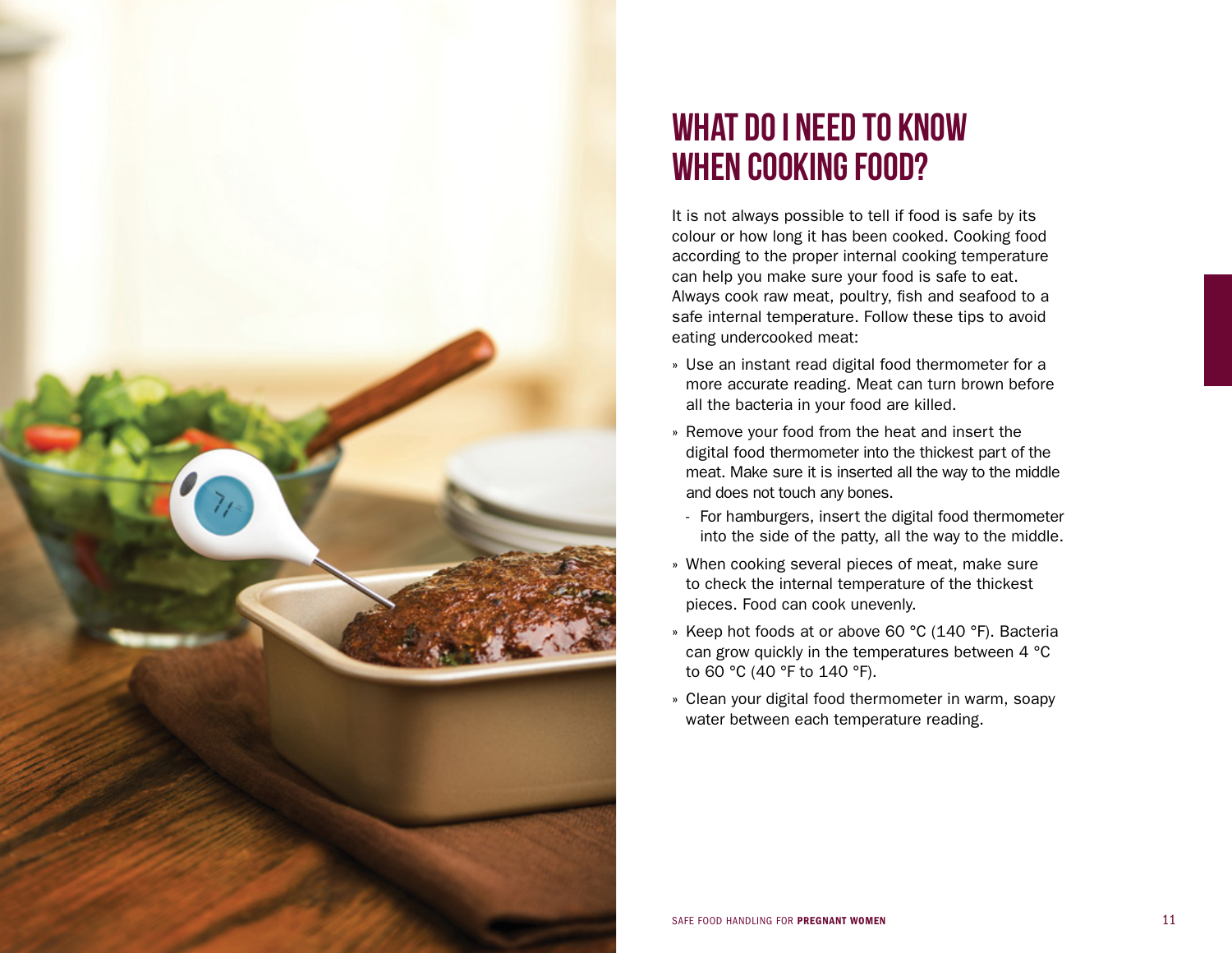#### SAFE INTERNAL COOKING TEMPERATURES CHART

| <b>MEAT, POULTRY, EGGS AND FISH</b>                                                             | <b>TEMPERATURE</b> |  |  |  |  |
|-------------------------------------------------------------------------------------------------|--------------------|--|--|--|--|
| Beef, veal and lamb (pieces and whole cuts)                                                     |                    |  |  |  |  |
| Medium-rare                                                                                     | 63 °C (145 °F)     |  |  |  |  |
| Medium                                                                                          | 71 °C (160 °F)     |  |  |  |  |
| Well-done                                                                                       | 77 °C (170 °F)     |  |  |  |  |
| Mechanically tenderized beef (solid cut)                                                        |                    |  |  |  |  |
| Beef and yeal                                                                                   | 63 °C (145 °F)     |  |  |  |  |
| Steak (turn over at least twice during cooking)                                                 | 63 °C (145 °F)     |  |  |  |  |
| Pork (ham, pork loin and ribs)                                                                  |                    |  |  |  |  |
| Pork (pieces and whole cuts)                                                                    | 71 °C (160 °F)     |  |  |  |  |
| <b>Ground meat and meat mixtures</b><br>(burgers, sausages, meatballs, meatloaf and casseroles) |                    |  |  |  |  |
| Beef, yeal, lamb and pork                                                                       | 71 °C (160 °F)     |  |  |  |  |
| Poultry (chicken and turkey)                                                                    | 74 °C (165 °F)     |  |  |  |  |
| <b>Poultry</b> (chicken, turkey and duck)                                                       |                    |  |  |  |  |
| Pieces                                                                                          | 74 °C (165 °F)     |  |  |  |  |
| Whole                                                                                           | 82 °C (180 °F)     |  |  |  |  |
| <b>Eggs</b>                                                                                     |                    |  |  |  |  |
| Egg dishes                                                                                      | 74 °C (165 °F)     |  |  |  |  |
| <b>Seafood</b>                                                                                  |                    |  |  |  |  |
| Fish                                                                                            | 70 °C (158 °F)     |  |  |  |  |
| Shellfish* (shrimp, lobster, crab, scallops,<br>clams, mussels and oysters)                     | 74 °C (165 °F)     |  |  |  |  |
| <b>Other foods</b>                                                                              |                    |  |  |  |  |
| Other foods (hot dogs, stuffing and leftovers)                                                  | 74 °C (165 °F)     |  |  |  |  |

\* Checking the temperature of shellfish with a food thermometer can be hard. Because of this, eat only the shellfish that have opened after being cooked. Discard the rest.

### **LEFTOVERS**

qρ

Even leftovers can cause food poisoning if not properly stored or reheated. Follow these tips to help prevent you from getting sick.

- » You can quickly cool leftovers by putting them in shallow containers. To lower the chances of bacteria growing in your food, you should refrigerate or freeze leftovers as soon as possible.
- » Perishable food should not be left out for more than:
- 1 hour during summer outdoor activities.
- 2 hours at room temperature.
- » Store leftovers safely by cutting and deboning the meat from large cooked birds, such as turkey.
- » Avoid overstocking your fridge so that cool air can circulate better.
- » Eat refrigerated leftovers as soon as possible (within 2 to 4 days).
- » When reheating food, make sure it is cooked to an internal temperature of at least 74 °C (165 °F). Bring gravies, soups and sauces to a full rolling boil and stir during the process.
- » You should avoid reheating the same leftovers more than once.